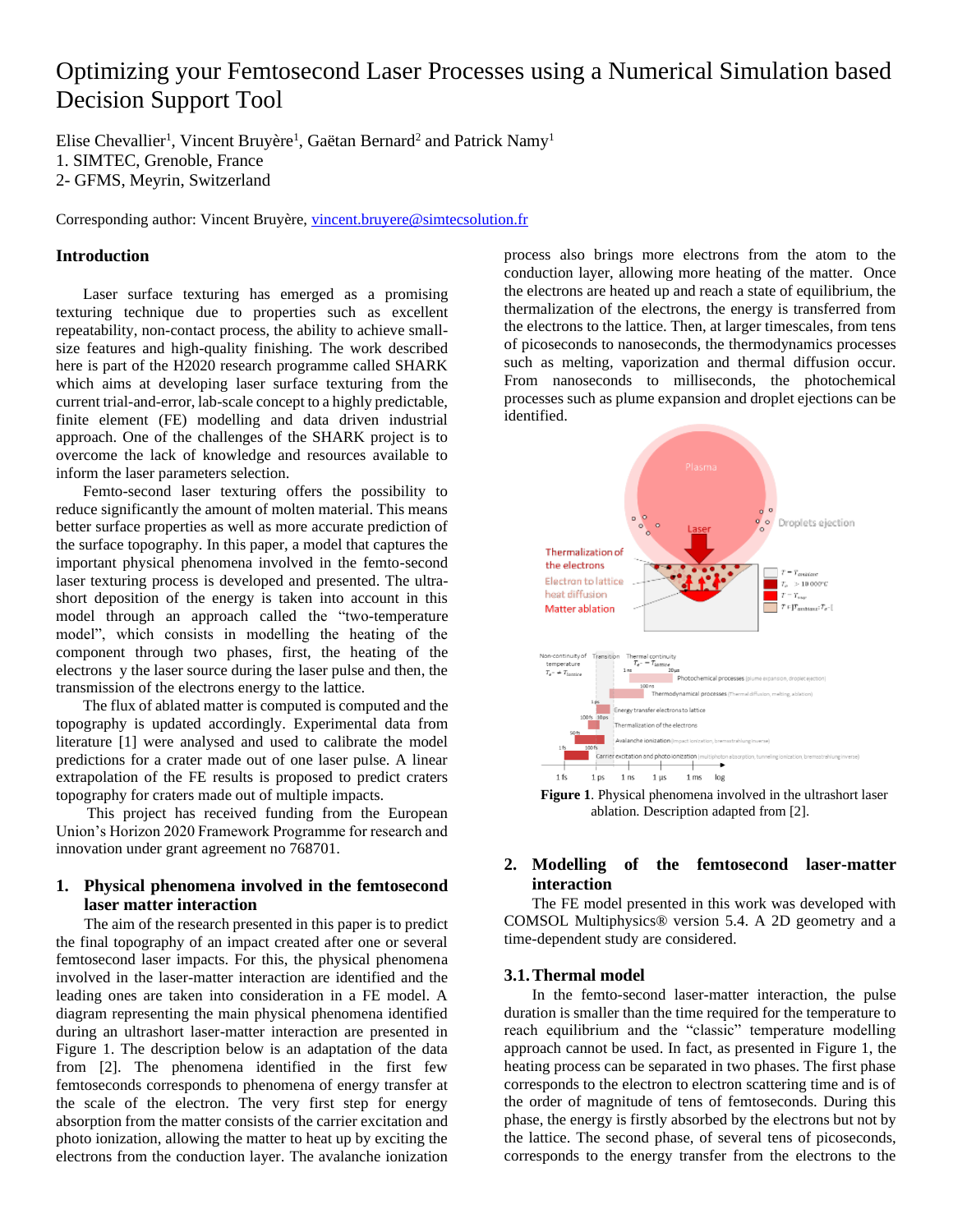subsystem. The Two-Temperature model used here consists of a continuous model used to describe the time evolution of the temperatures of the sub-systems by coupled differential equations [3]:

(1)

$$
\begin{cases}\n\rho_e C_e \frac{\partial T_e}{\partial t} = \nabla [k_e \nabla (T_e)] - \kappa (T_e - T_l) \\
\rho_l C_l \frac{\partial T_l}{\partial t} = \nabla [k_l \nabla (T_l)] + \kappa (T_e - T_l)\n\end{cases}
$$
\n(1)

Where  $T$  is the temperature of the system, subscripts and denotes the electrons and the lattice respectively.  $C, \rho$  and  $k$  are the specific heat capacity, mass density and thermal conductivity and  $\kappa$  is the electron-phonon coupling constant. The interest to use this model was demonstrated in [4] for pulse durations from several tens of femtoseconds to several tens of picoseconds.

In the model presented, a Gaussian surface energy deposition is assumed and is modelled by a boundary heat flux. The thermal inward heat flux is formulated as:

$$
-\boldsymbol{n} \cdot (-k_l \nabla T) = P_{laser} \cdot \frac{A_0}{\pi \left(\frac{W_0}{2}\right)^2} \cdot e^{-\frac{r^2}{\left(\frac{W_0}{2}\right)^2}} \tag{2}
$$

where  $P_{laser}$  is the peak laser power,  $A_0$ , the surface absorptivity,  $r$ , the radius and  $w_0$ , the beam waist.

The peak laser power is computed from the average power  $P_{ave}$ and the power time distribution  $f_{deposition}$  is the power time distribution (unit-less quantity), represented by a rectangle function:

$$
f_{deposition}(t) = \begin{cases} 1 \text{ if } t \in [0, \tau_{laser}] \\ 0 \text{ if } t > \tau_{laser} \end{cases}
$$
 (3)

where the pulse duration is referred to as  $\tau_{laser}$ . As the average power  $P_{ave}$  is the average of the laser power over a period,  $P_{laser}$  should satisfy the following equation:

$$
P_{ave} \cdot \frac{1}{f} = \int_{t \in [0; \frac{1}{f}]} P_{laser} \cdot f_{deposition}(t) dt \tag{4}
$$

where  $f$  the frequency of the laser pulses.

On the other boundaries of the model, thermal insulation is assumed, by forcing the normal conductive flux to be null:

$$
-\boldsymbol{n} \cdot (-k\nabla T) = 0 \tag{5}
$$

## **3.2.Ablation modelling**

In this model, only the solid phase is modelled meaning the gas around the component and the vaporised matter are not simulated. This choice of modelling also implies the mass is not conserved. In order to compute the shape of the solid component after one laser impact, it is assumed that the solid material surface temperature does not exceed significantly the vaporisation temperature  $T_{vap}$ . In the model, this assumption is expressed by the use of the convective flux boundary condition defined as:

$$
\Phi_{vap} = h(T - T_{vap})\tag{6}
$$

where  $\Phi_{vap}$  is the vaporised flux, h is a numerical parameter and  $T_{vap}$  is the vaporization temperature.

At the solid gas interface, the energy balance is assumed and is expressed as:

$$
\rho L_{\nu} u_{vap} \cdot \boldsymbol{n} = \Phi_{vap} \cdot \boldsymbol{n} \tag{7}
$$

where  $L_{\nu}$  is the latent heat of vaporization,  $\boldsymbol{u}_{vap}$ , the velocity of the matter leaving the interface and  $n$  the normal vector of the solid front.

The surface is considered free to move to accommodate the change in geometry due to the matter loss. The Deformed Geometry interface is used by setting the normal mesh velocity  $v_n$  at the solid gas interface to:

$$
v_n = \Phi_{vap} / (\rho * L_v) \tag{8}
$$

#### **3.3.Mesh**

A mapped (regular) mesh of quadratic elements is used in the refined region where the laser source is deposited, whereas a quadrilateral coarser mesh is used elsewhere. The size of the elements in the small region is set as large as possible to reach reasonable computing time yet fine enough to capture the temperature gradient.

#### **3.4.Material properties**

The simulation presented in this paper is performed considering an AISI 316L austenitic stainless steel, a well-known material widely used in industry. The material properties and laser input parameters used in the model are reported in Table 1 and Table 2 respectively. The lattice thermal properties were taken of the order of magnitude of that of a stainless steel, as presented in [4]. The electron thermal properties have no physical meaning here and were obtained from the author through a calibration (not detailed in this paper) allowing the observation of the physical phenomena of the femtosecond laser pulse as described in [1], i.e.

- Electron temperature reaches several tens of thousands of Kelvin
- Electron to electron scattering time of several tens of femtoseconds
- Electron to phonon scattering time of several picoseconds

**Table 1** Thermal material properties used in the model.

| <b>Designation</b>                                      | Symbol   | Value used in the<br>model |
|---------------------------------------------------------|----------|----------------------------|
| Mass density of<br>the lattice                          | $\rho_l$ | 8000 kg m <sup>-3</sup>    |
| Thermal<br>conductivity of<br>the lattice               | kı       | $30 W m^{-1} K^{-1}$       |
| Specific heat of<br>the lattice                         | Сı       | 600 $Jkg^{-1}K^{-1}$       |
| Electron-phonon<br>coupling<br>constant                 | K.       | $10^{17} Wm^{-3}K^{-1}$    |
| Surface<br>absorptivity                                 | $A_0$    | 0.5                        |
| Mass density of<br>the electron <sup>*</sup>            | $\rho_e$ | 8000 kg m <sup>-3</sup>    |
| Thermal<br>conductivity of<br>the electron <sup>*</sup> | $k_e$    | $3*10^8 Wm^{-1}K^{-1}$     |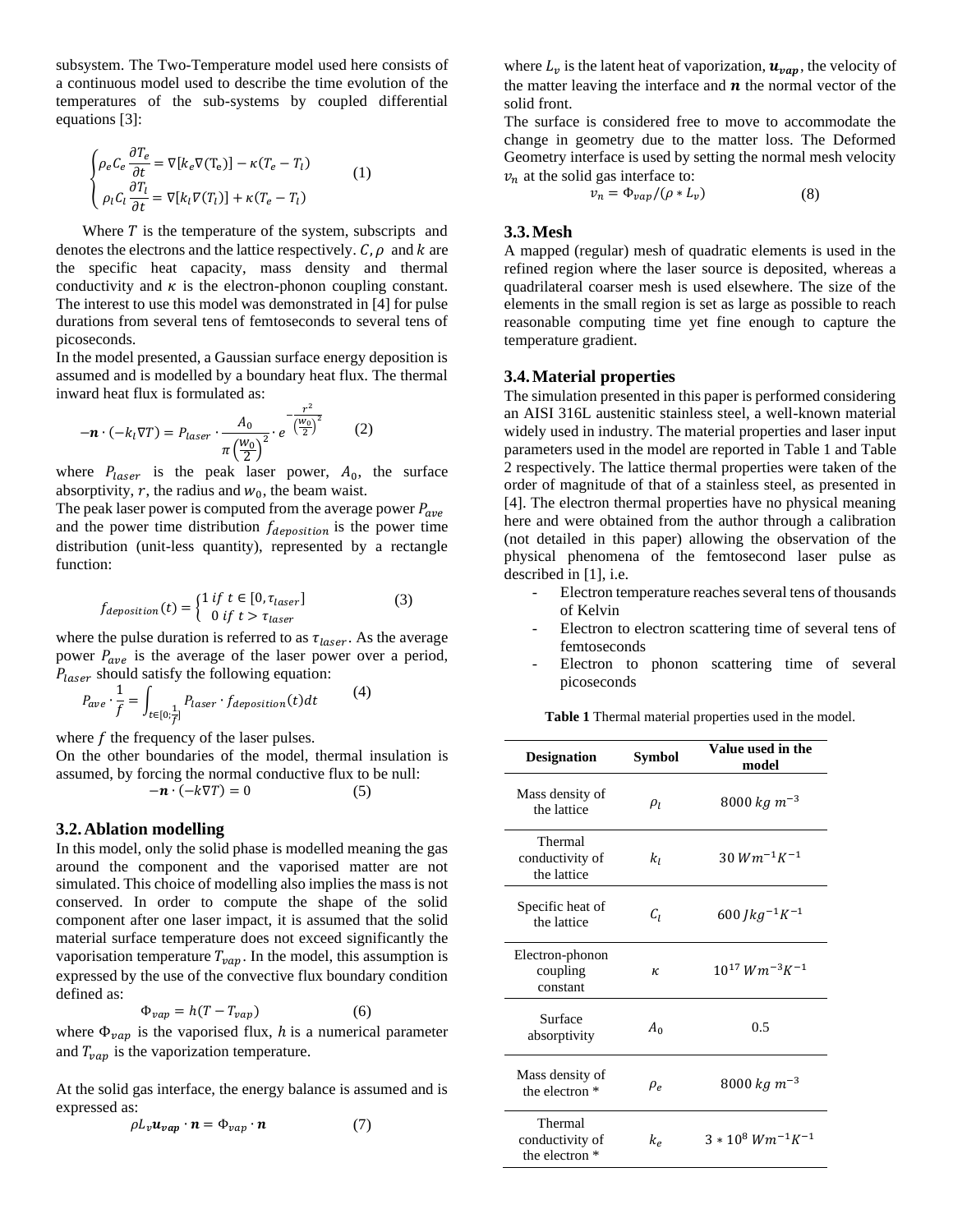Specific heat of the electron  $\kappa$   $C_e$ 

 $Jkg^{-1}K^{-1}$ 

| Table 2 Laser input parameters used in the model. |
|---------------------------------------------------|
|---------------------------------------------------|

| <b>Designation</b>              | Symbol        | Value used in the<br>model |
|---------------------------------|---------------|----------------------------|
| Laser beam size                 | $W_{\Omega}$  | 30 µm                      |
| Average power                   | $P_{ave}$     | 0.7W                       |
| Laser power<br>during the pulse | $P_{laser}$   | $\approx 4*10^9W$          |
| Pulse duration                  | $\tau$ or tau | From<br>100 fs to 100 ns   |
| Frequency of<br>laser pulses    |               | 1 kHz                      |

## **3.5.Time dependent solver**

The scales involved in the process vary from femtoseconds (during the laser pulse) to tens of microseconds (duration of one period) which causes the problem to be multi-scale in time. This requires a careful setup of the time step during the resolution, especially when the gradient of the heat flux deposited with time is large, i.e. at the beginning of the impact. During the impact, the time step is fine enough to capture this (ultra-short) deposition, as well as the two phases described in the first paragraph of this section. Then, when the material cools down, the time step is increased to avoid excessively long computational times, as the ratio of the cooling time over pulse duration is typically 1:10-100.

#### **3. Calibration of the model**

In this paper, the calibration of the femtosecond laser ablation model presented in [4] against experimental data from literature [1], is presented.

The experimental work produced in [1] provides crater profiles of impacts produced with a given amount of pulses at the same spot. The profiles were measured so the width, depth and volume of the craters were estimated against the number of pulses used to create the crater.

The laser input parameters used to create the experimental data in [1] are presented in Table 3. The measurements are presented in Figure 2. The width and depth are defined graphically in Figure 3.

It can be noticed from Figure 4, that for craters made from 0 to 500 pulses, the measured width remains constant and the depth evolves linearly with the number of pulses. This enables the interpolation for a crater made of a single impact for the calibration of the model which would a depth of  $0.23 \mu m$  and a width in the range of 33  $\mu$ m.

The electron-lattice exchange coefficient and electrons thermal properties were calibrated so the crater width and depth fit these dimensions. In Figure 5, the deformed surface geometry after the femtosecond laser ablation of an initially flat surface is presented. For better read of the dimensions, the depth is amplified by a factor of 100. The electron-lattice exchange coefficient found to provide these results is  $G = 3.6e16$ W/m^3/K.

The crater profile prediction can be observed in Figure 5. As expected, the depth observed is of 0.23  $\mu$ m. It can be nice that the width is of 40  $\mu$ m, which is higher than expected. However, as presented in the figure, the width gradient is steep close to the surface. The width corresponding to  $30 \mu m$  is presented to demonstrate this, meaning the width prediction deviation is acceptable.

**Table 3** Laser input parameters used in [1].

| <b>Designation</b>                 | Symbol      | Value used in the model |
|------------------------------------|-------------|-------------------------|
| Pulse<br>duration                  | τ           | 100 fs                  |
| Laser beam<br>size                 | W∩          | $30 \ \mu m$            |
| Average<br>power                   | $P_{ave}$   | 0.7W                    |
| Laser power<br>during the<br>pulse | $P_{laser}$ | $\approx 4*10^9W$       |
| Frequency of<br>laser pulses       |             | 1 kHz                   |



**Figure 2.** Width and depth measurements of the impacts produced in [1] for the femtosecond case.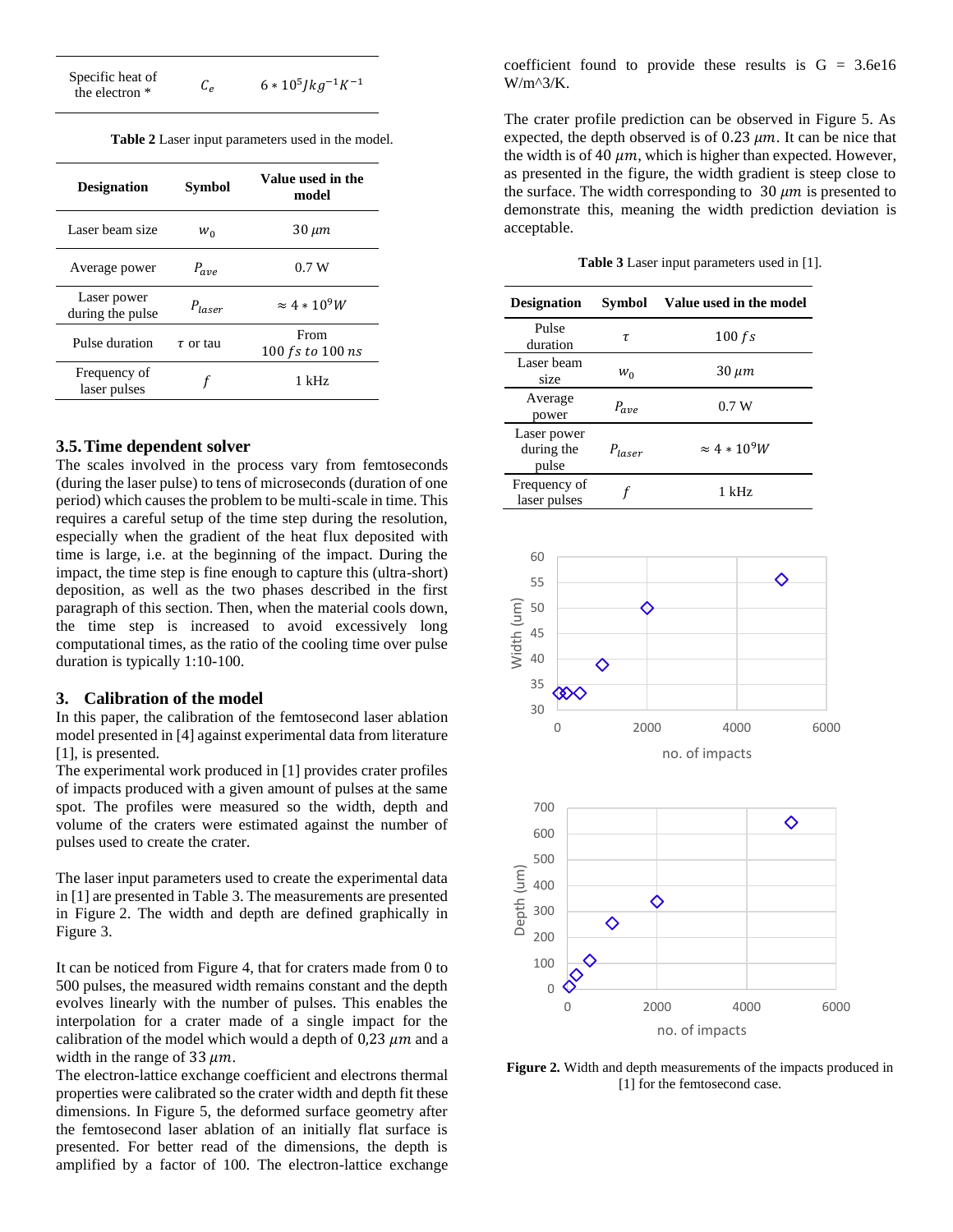



**Figure 4**. Linear interpolation of the measured width (top) and depth (bottom) of the impacts created in [1] with up to 500 pulses.



lattice exchange coefficient  $G = 3.6e16$  W/m^3/K.

### **4. Validity of the model**

To predict key topography parameters, i.e. width depth and volume of the crater an approach based on the linear extrapolation of those of a crater simulated with one laser pulse, multiplied by the amount of pulses for the depth and volume, and considered constant for the width

The width, depth and volume prediction using this approach are presented in Figure 7.

As planned, the width prediction of craters made from 0 to 5000 pulses is constant. With a standard deviation of 10% the FE results, the predictions match the width of the experimental craters within a 10% up to 1000 pulses. For craters formed with more than 1000 pulses, the width increases and the model would underestimate this parameter.

The prediction of the crater depth is also in good agreement, within 10%, for craters made with up to 1000 pulses. For the crater made with 2000 pulses, the models overpredicts the depth.

The volume of the crater was also considered. The volume of the experimental craters was derived from the width and depth with the following formula:

$$
V = \frac{\pi r^2 h}{3} \text{ with } r = \frac{\text{width}}{2}, \text{ height } h = \text{depth}.
$$

The results are presented in Figure 7c. For the predictions, the volume of the crater made with one pulse was computed by integration of the crater half cross section prediction over 180°. The prediction in Figure 7c are derived from a linear extrapolation of this volume.

The results surprisingly show good agreement of the volume prediction and experimental results for craters made with up to not only 1000 pulses but even for 5000 pulses.

This can be explained by the fact that, for craters made from up to 500 pulses at the same spot, the crater width remains nearly constant, as presented in Figure 7a.

For craters made from 500 pulses and more, the width of the crater increases compared to the crater made from one pulse. Hence if, as suggested by the results, the volume ablated remains constant for each pulse, an increase in the crater width involves a decrease in the crater depth.